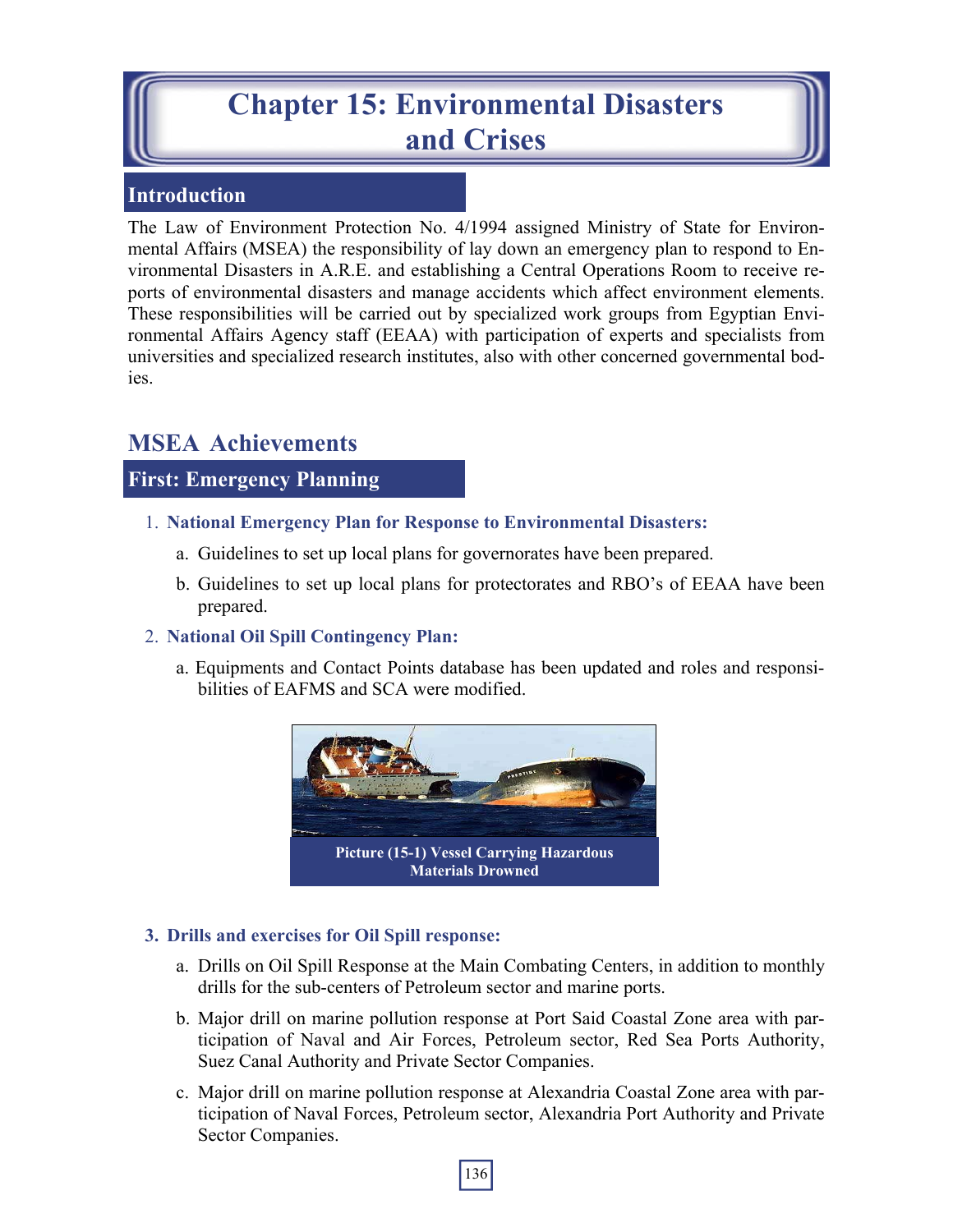

**Picture (15-2) Practical training on marine pollution abatement in ports**

#### **Second: Regional and International Cooperation**

- 1. Organizing a Regional Workshop for Middle East and North African countries (MENA) in "Natural Disasters Risk Reduction", in coordination with the International Strategy for Disasters Risk Reduction, under the UN Secretary General, during  $18<sup>th</sup> -21<sup>st</sup>$  April, 2007, in Cairo.
- 2. Organizing a National Workshop on "Oil Spill Compensation" in cooperation with the Regional Marine Pollution Response Center for the Mediterranean Sea, during  $17<sup>th</sup> -19<sup>th</sup>$  July, 2007, in Cairo.
- 3. Participating in establishment of the Marine Emergency Mutual Aid Center (MEMAC) for the Red Sea and Gulf of Aden in Hurghada. MEMAC has been donated by MSEA and is operated by PERSGA.
- 4. Participating in the International Meeting to Support Lebanon in Clean up operations of the Oil Pollution resulting from Israeli Attacks.
- 5. Participating in the proceedings of "Navigational Hazards Reduction and Marine Pollution Prevention Committee" held in MEMAC, I-Hurghada.
- 6. Participating in a Regional Training Course for Arab Mediterranean Countries, in cooperation with "AASTMT" and under supervision of "REMPEC".



**Picture (15-3) Participation in meetings and committees on navigational hazard reduction and marine pollution prevention**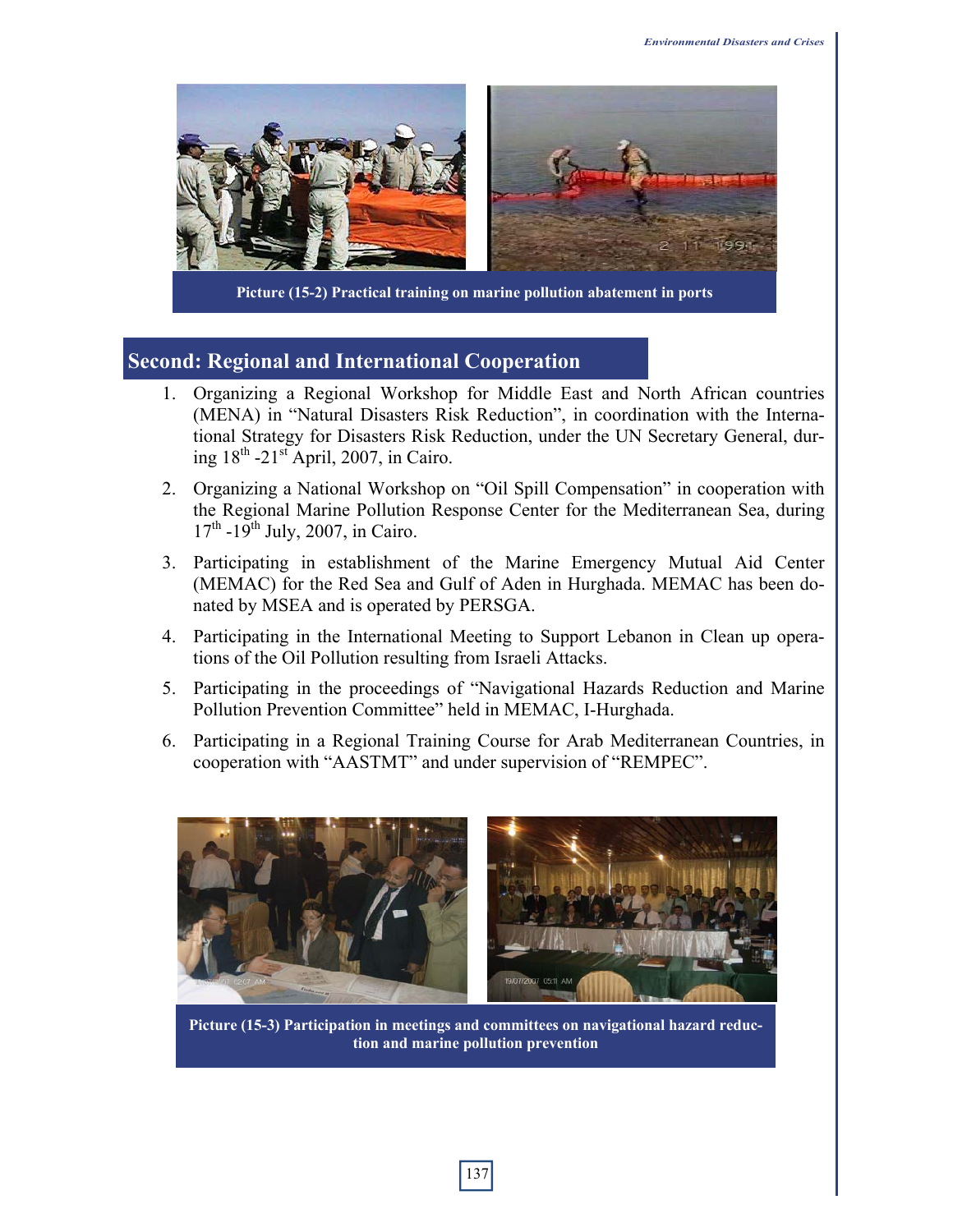## **Third: Field Follow-up and Training**

- 1. Training of Mass Communication and Media Professionals on Media Role during environmental disasters.
- 2. Training a group of Naval forces officers on "Planning for Marine Environmental Disasters Response".
- 3. Training EMUs heads in all governorates on "Planning for Environmental Disasters Response".
- 4. Doing Field visits and Follow up (Oil companies, marine ports and Governorates) to check the preparedness level for environmental emergency.

## **Fourth: Follow up of Management and Operation Activities of the "Marine Pollution Response Center" at Sharm El-Sheikh**

Doing field visits to follow up operations and maintenance activities of the Marine Pollution Response Center at Sharm El-Sheikh, and the co-trainings between the center and South Sinai Protectorates.



**Picture (15-4) Following up management and operation of Marin Pollution Prevention Center in Sharm El-Sheikh** 

## **Fifth: Environmental Pollution Accidents Management**

#### **Major Accidents Managed by Central Operation Room (COR) of MSEA :**

- 1. Response to 10.000 tons of crude oil spill, from "El-Samedoon" oil tanker into Suez Canal navigational passage at 14/2/2004.
- 2. Response to 550 tons of crude oil spill resulting from collision between oil tankers "Genmar Kestrel" and "Trijata" in the Mediterranean north of Damieta at 5/2/2005 .
- 3. Response to and beach clean up operations during three months to 3.000 tons of heavy crude oil spill, from "Gregorossa1" oil tanker at 26/2/2006, in Kabrit area, "Great Bitter Lakes", Suez Cannel.
- 4. Response to and beach clean-up operations during 42 days to 600 tons crude oil spill from " Anna BC" oil tanker at 20/9/2006, in Kabrit area.